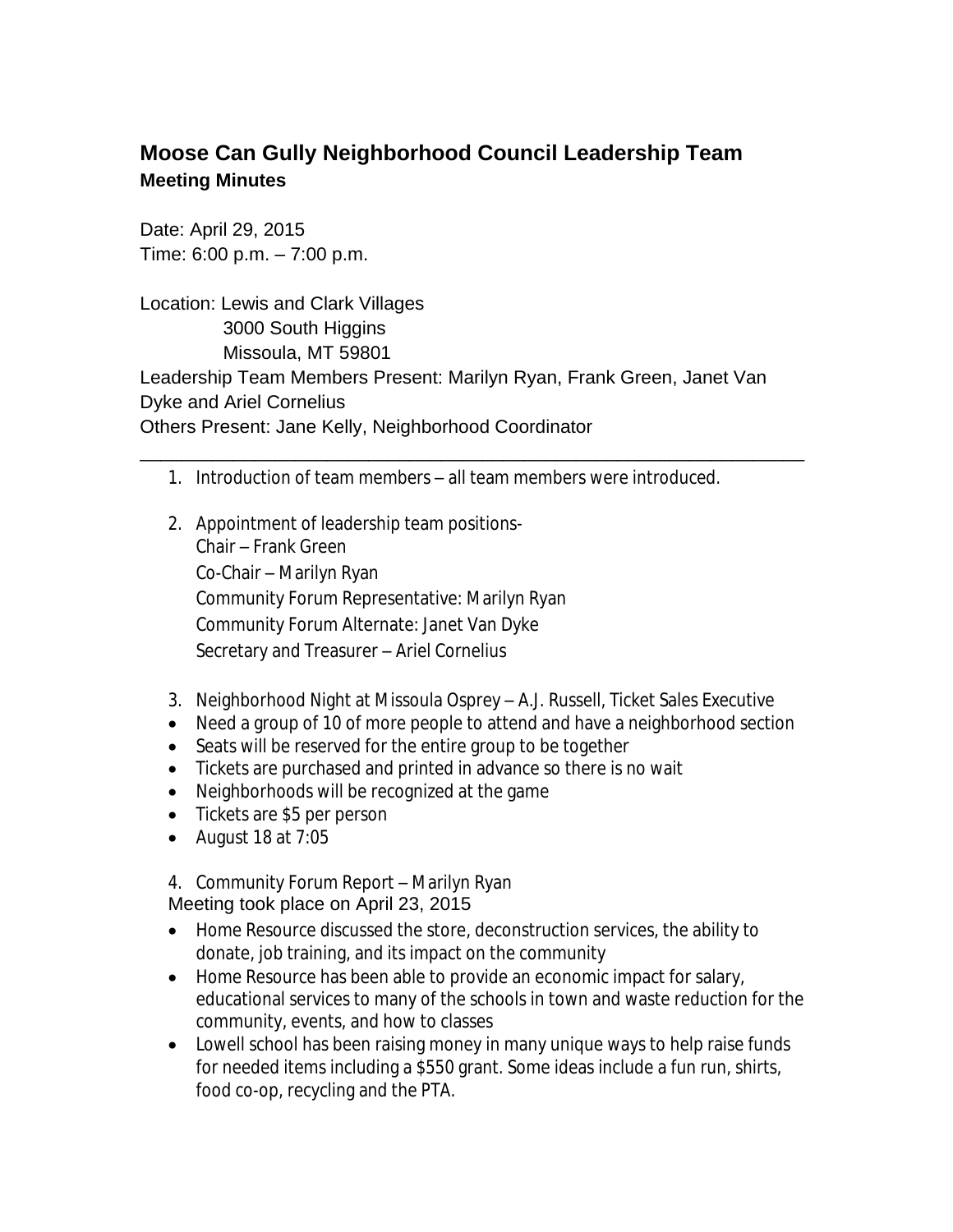- 5. Office of Neighborhoods Report Jane Kelly, Neighborhood Coordinator Jane discussed the Outstanding Neighborhood Volunteer of the Year Award and how you can make your property a certified wildlife habitat. Jane requested volunteers for the following tabling events: May 26, Earth Day at Caras Park, May 3rd, The Neighborhood Ambassador Block Party and July 19, Sunday Streets. There will also be Traffic Circle Training on May 12. The Bus Tour went well overall and received great feedback. Small grants are still available from the Office of Neighborhoods.
- 6. Discussion on Holding a Ward 4 Candidate's Forum-
- Many positions are open and some pending candidates have not been announced
- Would like to get together with another ward or two to hold a forum
- Has been done in the past and may want to join these groups to have one this October 2015
- Need to contact other wards and see what we can get started
- Election will be the first Tuesday in November
- 7. Update on Hillview Way Project Frank Green-
- SID-passed large land owners still in discussion, close to being over
- Tax Bill 2015 assessment letters will be coming soon
- How to pay and the Hillview Way impact fee
- There will be an engineer planning the 3rd week of May, possibly May 20<sup>th</sup>
- Issues include: Storm Saver, Expanding Tunnel, Lighting with Solar, Guard Rails
- 8. Update on Skyview Park Money Frank Green \$75,000. Need to contact Donna Gaukler at Parks and Rec for input/plan. Marilyn will follow up on this.
- 9. New Business issues with members not attending. Jane will look into process of removal from leadership team.
- 10. Public comment on non-agenda items None
- 11. Announcements None

Submitted by: Ariel Cornelius